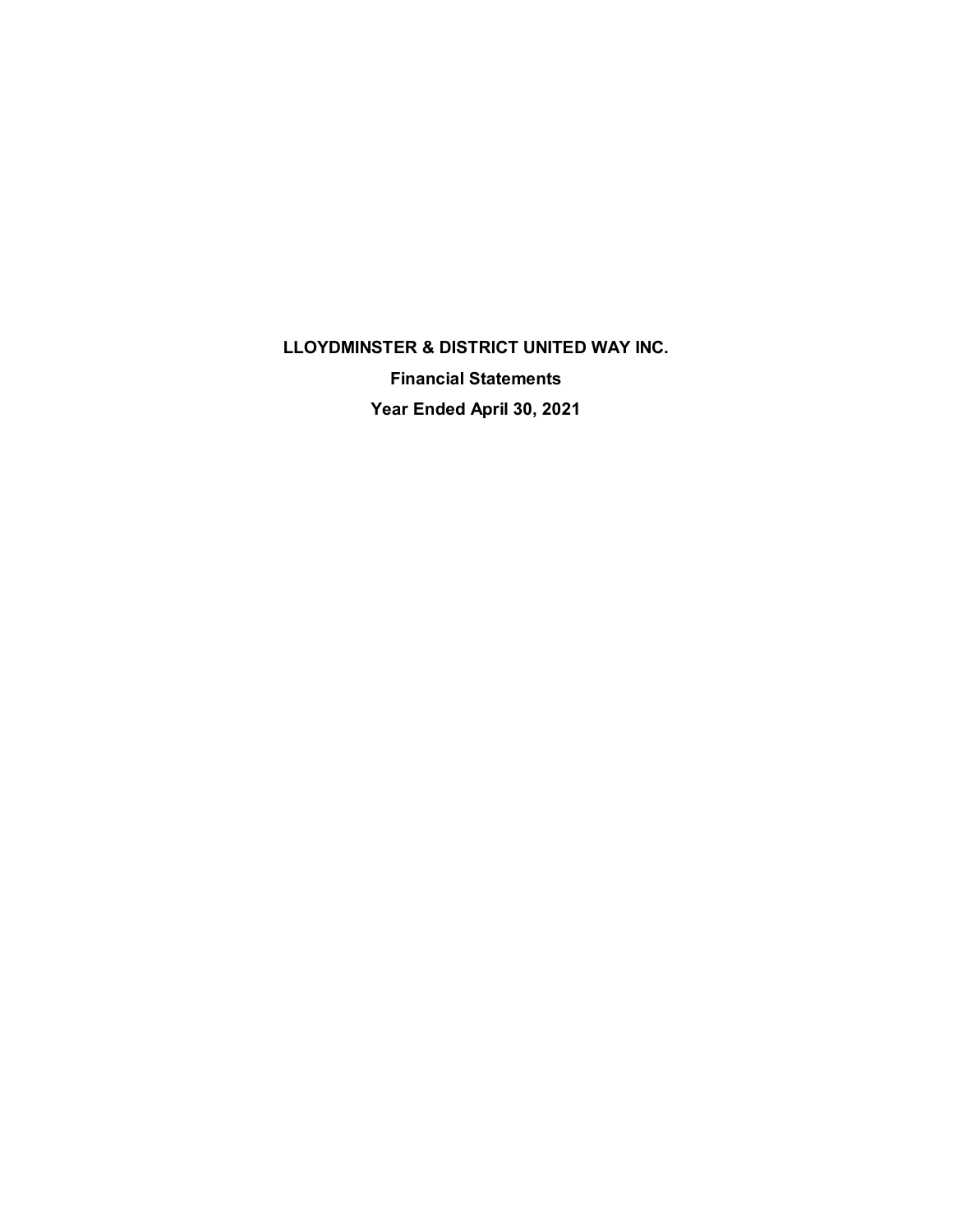## **LLOYDMINSTER & DISTRICT UNITED WAY INC. Index to Financial Statements Year Ended April 30, 2021**

|                                                         | Page    |
|---------------------------------------------------------|---------|
| INDEPENDENT AUDITOR'S REPORT                            | $1 - 2$ |
| <b>FINANCIAL STATEMENTS</b>                             |         |
| <b>Statement of Financial Position</b>                  | $2 - 3$ |
| <b>Statement of Operations</b>                          | 4       |
| Statement of Changes in Net Assets                      | 5       |
| <b>Statement of Cash Flows</b>                          | 6       |
| Notes to Financial Statements                           | $7 - 9$ |
| Schedule of Allocations to Member Agencies (Schedule 1) | 10      |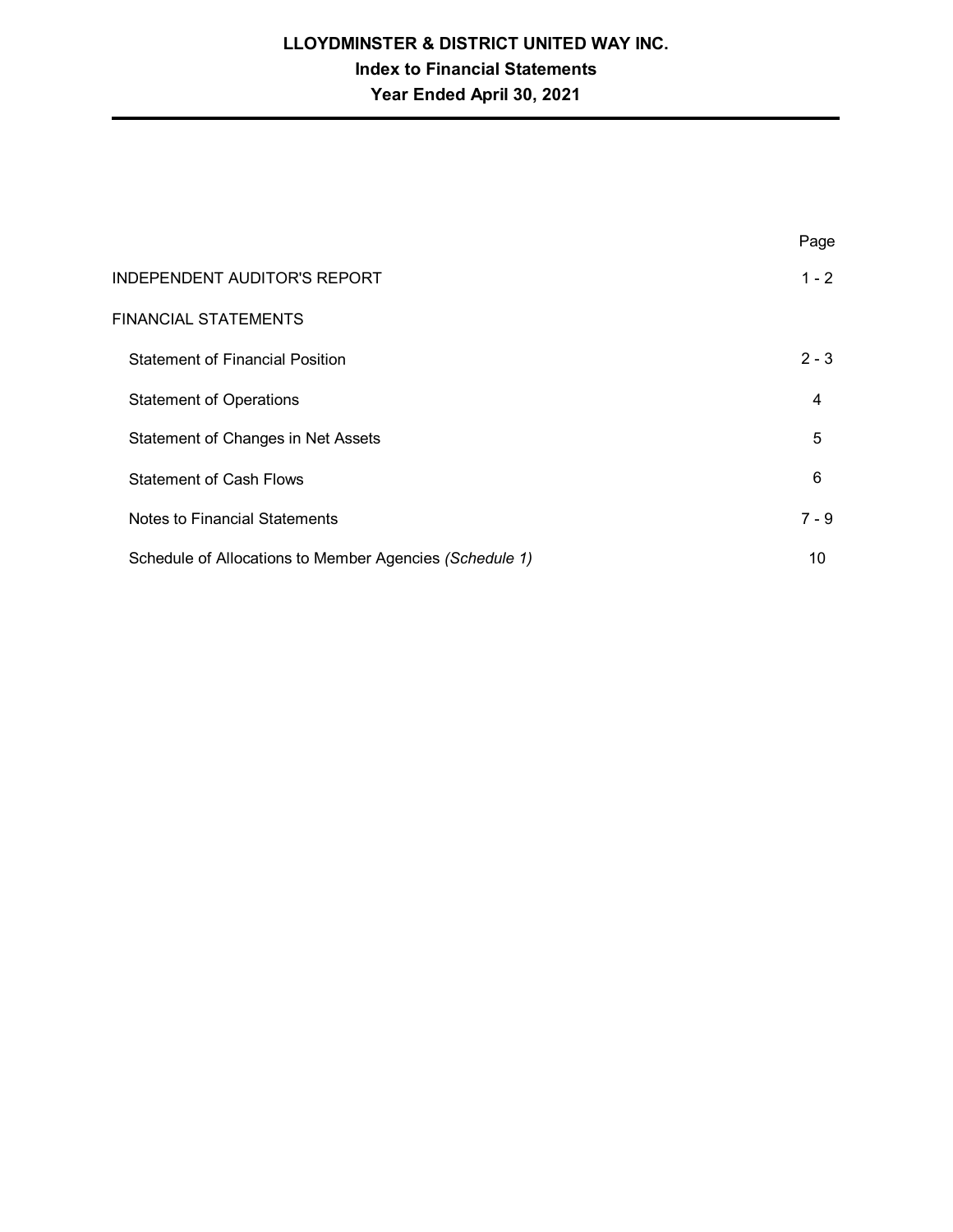

## **INDEPENDENT AUDITOR'S REPORT**

To the Directors of Lloydminster & District United Way Inc.

### *Qualified Opinion*

We have audited the financial statements of Lloydminster & District United Way Inc. (the Organization), which comprise the statement of financial position as at April 30, 2021, and the statements of operations, changes in net assets and cash flows for the year then ended, and notes to the financial statements, including a summary of significant accounting policies.

In our opinion, except for the possible effects of the matter described in the *Basis for Qualified Opinion* section of our report, the accompanying financial statements present fairly, in all material respects, the financial position of the Organization as at April 30, 2021, and the results of its operations and cash flows for the year then ended in accordance with Canadian accounting standards for not-for-profit organizations (ASNPO).

### *Basis for Qualified Opinion*

In common with many not-for-profit organizations, the Organization derives revenue from fundraising activities the completeness of which is not susceptible to satisfactory audit verification. Accordingly, verification of these revenues was limited to the amounts recorded in the records of the Organization. Therefore, we were not able to determine whether any adjustments might be necessary to fundraising revenue, excess of revenues over expenses, and cash flows from operations for the year ended April 30, 2021, current assets and net assets as at April 30, 2021. Our audit opinion on the financial statements for the year ended April 30, 2020 was modified accordingly because of the possible effects of this limitation of scope.

We conducted our audit in accordance with Canadian generally accepted auditing standards. Our responsibilities under those standards are further described in the *Auditor's Responsibilities for the Audit of the Financial Statements* section of our report. We are independent of the Organization in accordance with ethical requirements that are relevant to our audit of the financial statements in Canada, and we have fulfilled our other ethical responsibilities in accordance with these requirements. We believe that the audit evidence we have obtained is sufficient and appropriate to provide a basis for our qualified audit opinion.

#### *Responsibilities of Management and Those Charged with Governance for the Financial Statements*

Management is responsible for the preparation and fair presentation of the financial statements in accordance with ASNPO, and for such internal control as management determines is necessary to enable the preparation of financial statements that are free from material misstatement, whether due to fraud or error.

*(continues)*

PO Box 1706, 2905 - 50 Avenue, Lloydminster, SK S9V 0N7 | www.leckiecpa.com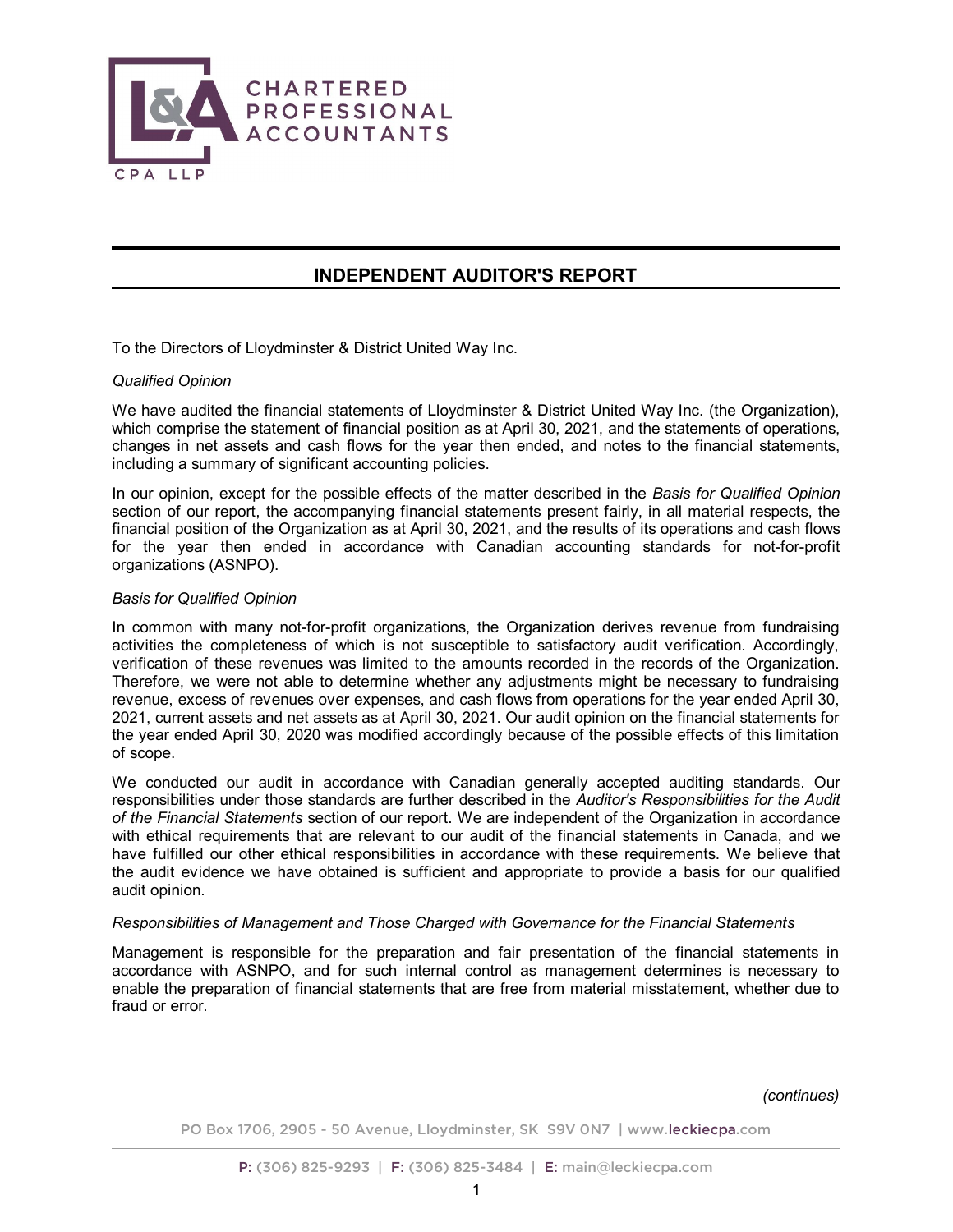Independent Auditor's Report to the Directors of Lloydminster & District United Way Inc. *(continued)*

In preparing the financial statements, management is responsible for assessing the Organization's ability to continue as a going concern, disclosing, as applicable, matters related to going concern and using the going concern basis of accounting unless management either intends to liquidate the Organization or to cease operations, or has no realistic alternative but to do so.

Those charged with governance are responsible for overseeing the Organization's financial reporting process.

#### *Auditor's Responsibilities for the Audit of the Financial Statements*

Our objectives are to obtain reasonable assurance about whether the financial statements as a whole are free from material misstatement, whether due to fraud or error, and to issue an auditor's report that includes our opinion. Reasonable assurance is a high level of assurance, but is not a guarantee that an audit conducted in accordance with Canadian generally accepted auditing standards will always detect a material misstatement when it exists. Misstatements can arise from fraud or error and are considered material if, individually or in the aggregate, they could reasonably be expected to influence the economic decisions of users taken on the basis of these financial statements.

As part of an audit in accordance with Canadian generally accepted auditing standards, we exercise professional judgment and maintain professional skepticism throughout the audit. We also:

- Identify and assess the risks of material misstatement of the financial statements, whether due to fraud or error, design and perform audit procedures responsive to those risks, and obtain audit evidence that is sufficient and appropriate to provide a basis for our opinion. The risk of not detecting a material misstatement resulting from fraud is higher than for one resulting from error, as fraud may involve collusion, forgery, intentional omissions, misrepresentations, or the override of internal control.
- Obtain an understanding of internal control relevant to the audit in order to design audit procedures that are appropriate in the circumstances, but not for the purpose of expressing an opinion on the effectiveness of the Organization's internal control.
- Evaluate the appropriateness of accounting policies used and the reasonableness of accounting estimates and related disclosures made by management.
- Conclude on the appropriateness of management's use of the going concern basis of accounting and, based on the audit evidence obtained, whether a material uncertainty exists related to events or conditions that may cast significant doubt on the Organization's ability to continue as a going concern. If we conclude that a material uncertainty exists, we are required to draw attention in our auditor's report to the related disclosures in the financial statements or, if such disclosures are inadequate, to modify our opinion. Our conclusions are based on the audit evidence obtained up to the date of our auditor's report. However, future events or conditions may cause the Organization to cease to continue as a going concern.
- Evaluate the overall presentation, structure and content of the financial statements, including the disclosures, and whether the financial statements represent the underlying transactions and events in a manner that achieves fair presentation.

We communicate with those charged with governance regarding, among other matters, the planned scope and timing of the audit and significant audit findings, including any significant deficiencies in internal control that we identify during our audit.

L&A CPA LLP

Lloydminster, Saskatchewan

June 28, 2021 CHARTERED PROFESSIONAL ACCOUNTANTS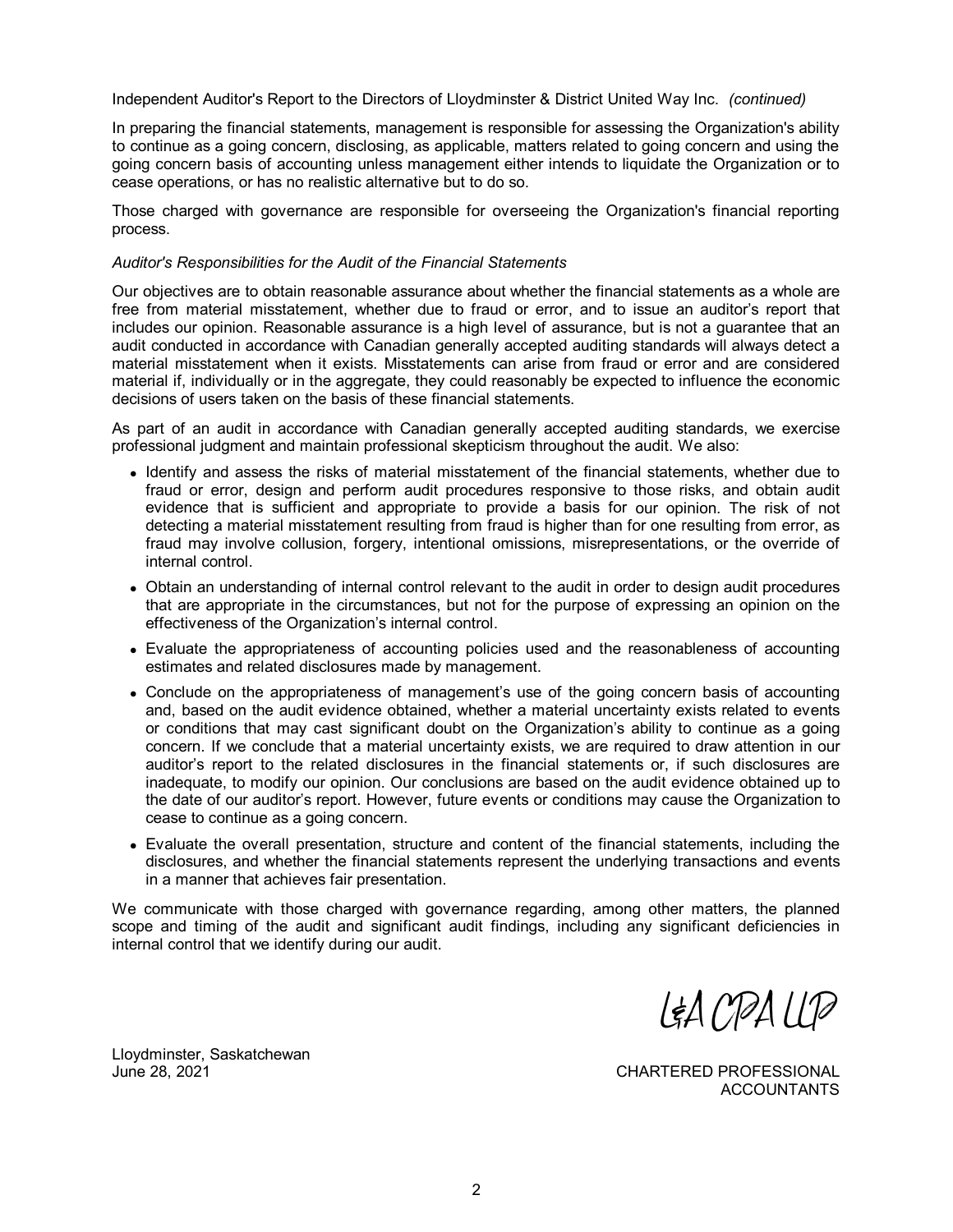### **Statement of Financial Position**

**April 30, 2021**

|                                          | 2021 |        | 2020         |  |
|------------------------------------------|------|--------|--------------|--|
| <b>ASSETS</b>                            |      |        |              |  |
| <b>CURRENT</b>                           |      |        |              |  |
| Cash                                     | \$   | 75,596 | \$<br>80,778 |  |
| Accounts receivable                      |      | 88     |              |  |
| Goods and services tax recoverable       |      | 355    | 275          |  |
| Prepaid expenses                         |      | 832    |              |  |
|                                          |      | 76,871 | 81,053       |  |
| OTHER ASSETS (Note 4)                    |      | 601    | 601          |  |
|                                          |      | 77,472 | \$<br>81,654 |  |
|                                          |      |        |              |  |
| <b>LIABILITIES AND NET ASSETS</b>        |      |        |              |  |
| <b>CURRENT</b>                           |      |        |              |  |
| Accounts payable and accrued liabilities | \$   |        | \$<br>1,758  |  |
| Employee deductions payable              |      |        | 327          |  |
| Allocation payable to member agencies    |      | 6,000  | 30,493       |  |
|                                          |      | 6,000  | 32,578       |  |
| COMMITMENTS (Note 5)                     |      |        |              |  |
|                                          |      |        |              |  |
| UNRESTRICTED NET ASSETS                  |      | 71,472 | 49,076       |  |
|                                          | \$   | 77,472 | \$<br>81,654 |  |

### **ON BEHALF OF THE BOARD**

\_\_\_\_\_\_\_\_\_\_\_\_\_\_\_\_\_\_\_\_\_\_\_\_\_\_\_\_\_ *Director*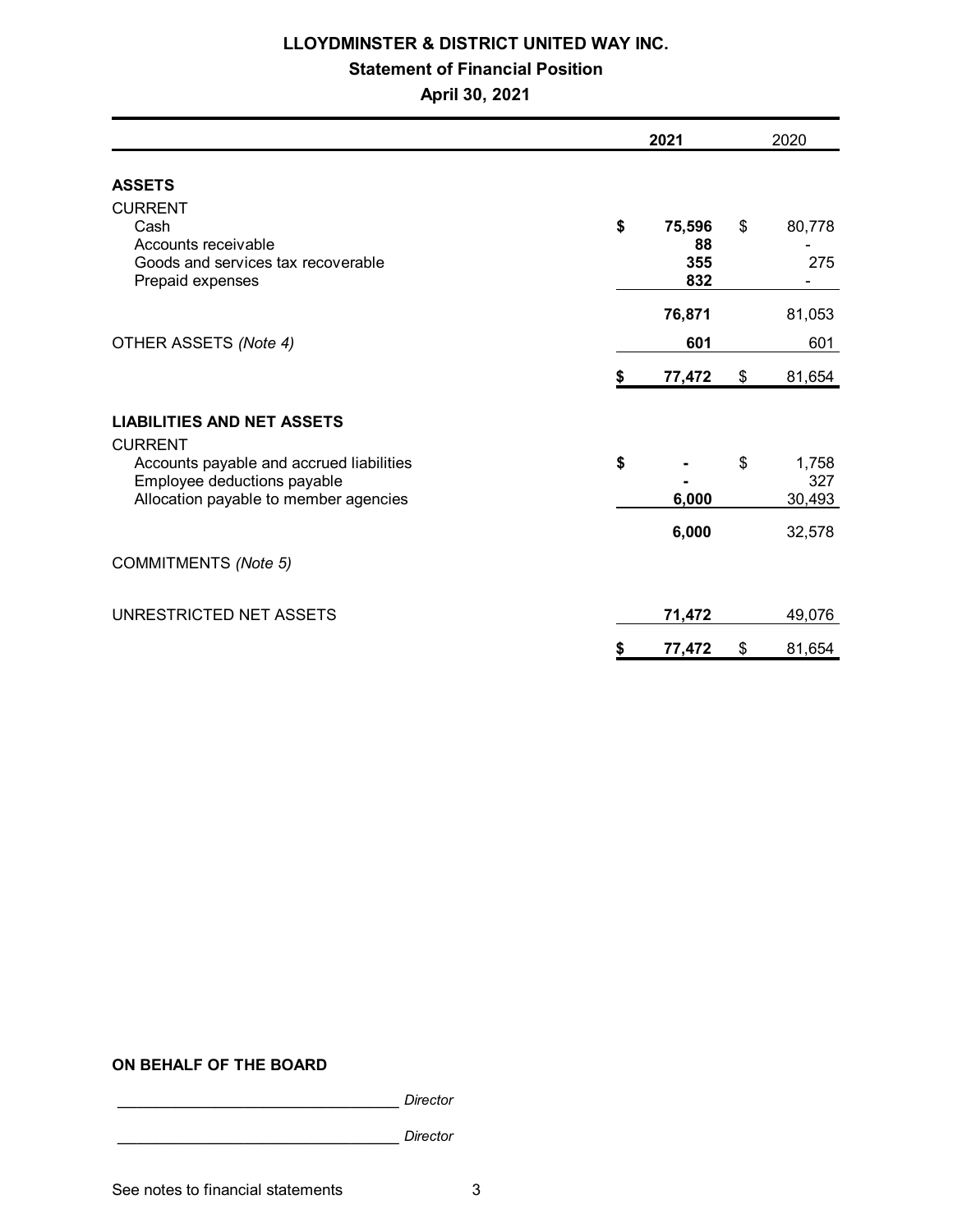## **Statement of Operations**

|                                                                                                                                              |           | 2021                                         | 2020                                              |
|----------------------------------------------------------------------------------------------------------------------------------------------|-----------|----------------------------------------------|---------------------------------------------------|
| <b>REVENUES</b><br>COVID-19 relief funding<br>Donations<br>Funds transferred from other United Way's<br>Fundraising<br>Interest earned       | \$        | 225,569<br>43,174<br>16,577<br>12,805<br>116 | \$<br>40,493<br>48,078<br>16,527<br>11,504<br>268 |
| <b>EXPENSES</b>                                                                                                                              |           | 298,241                                      | 116,870                                           |
| Advertising and promotion<br>Fundraising<br>Insurance                                                                                        |           | 40<br>3,095<br>652                           | 170<br>3,147<br>881                               |
| Interest and bank charges<br>Licenses, memberships and fees<br>Non-recoverable GST                                                           |           | 42<br>3,722<br>355                           | 43<br>3,385<br>275                                |
| Postage and office supplies<br>Professional fees<br>Rental - premises<br>Repairs and maintenance - equipment                                 |           | 889<br>3,929<br>4,800<br>861                 | 1,805<br>3,427<br>3,209                           |
| Salaries - staff<br><b>Staff benefits</b><br>Telephone                                                                                       |           | 2,498<br>163<br>1,770                        | 24,115<br>1,606<br>2,331                          |
|                                                                                                                                              |           | 22,816                                       | 44,394                                            |
| <b>EXCESS OF REVENUES OVER EXPENSES FROM OPERATIONS</b>                                                                                      |           | 275,425                                      | 72,476                                            |
| <b>OTHER INCOME</b><br><b>Expense recoveries</b><br><b>Temporary Wage Subsidy</b><br>Schedule of Allocations to Member Agencies (Schedule 1) |           | 7,930<br>465<br>(261, 424)                   | (71,492)                                          |
|                                                                                                                                              |           | (253, 029)                                   | (71, 492)                                         |
| <b>EXCESS OF REVENUES OVER EXPENSES</b>                                                                                                      | <u>\$</u> | 22,396                                       | \$<br>984                                         |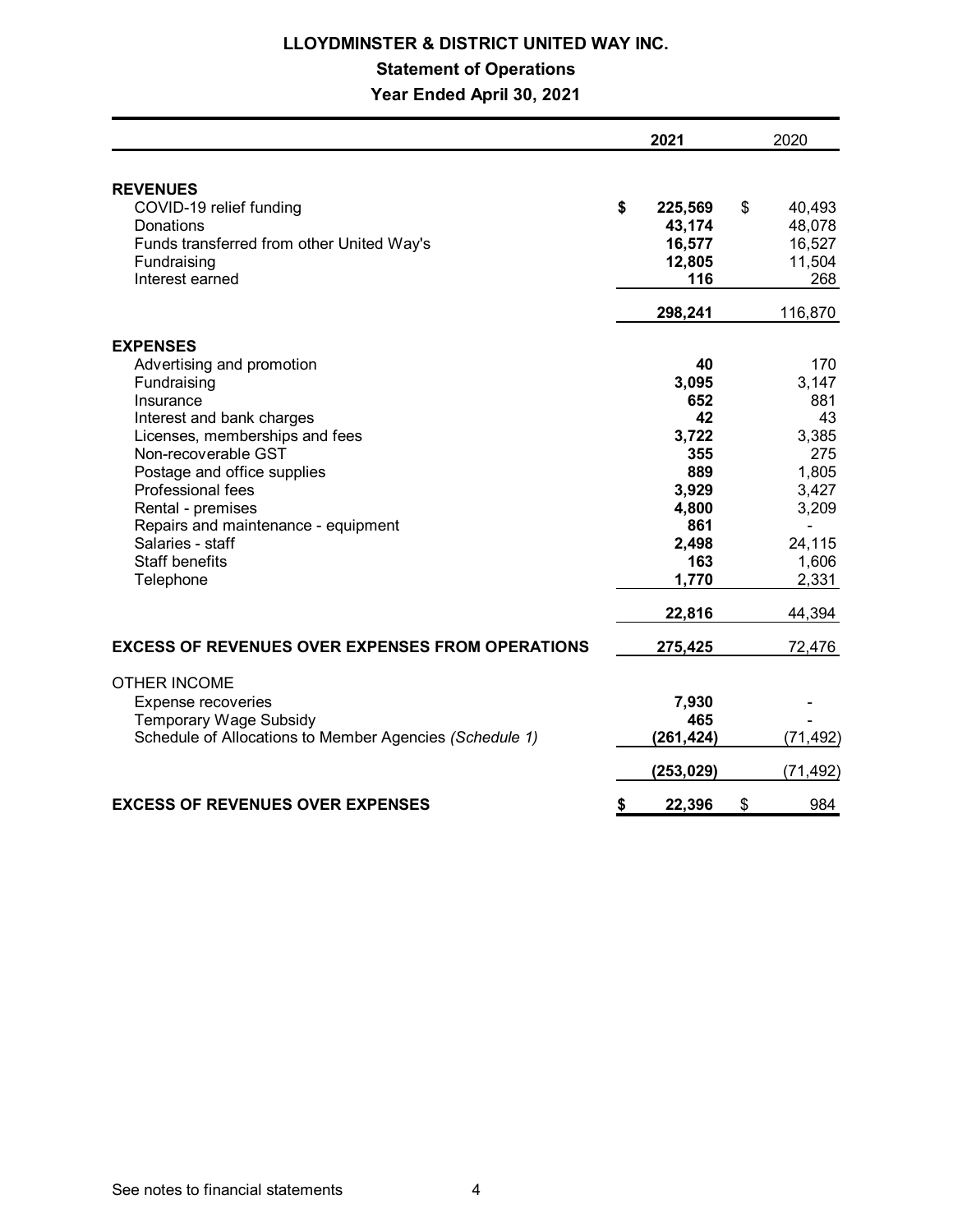## **Statement of Changes in Net Assets**

|                                       | 2021 |           | 2020 |        |
|---------------------------------------|------|-----------|------|--------|
| <b>NET ASSETS - BEGINNING OF YEAR</b> | S    | 49.076 S  |      | 48,092 |
| EXCESS OF REVENUES OVER EXPENSES      |      | 22.396    |      | 984    |
| NET ASSETS - END OF YEAR              |      | 71,472 \$ |      | 49,076 |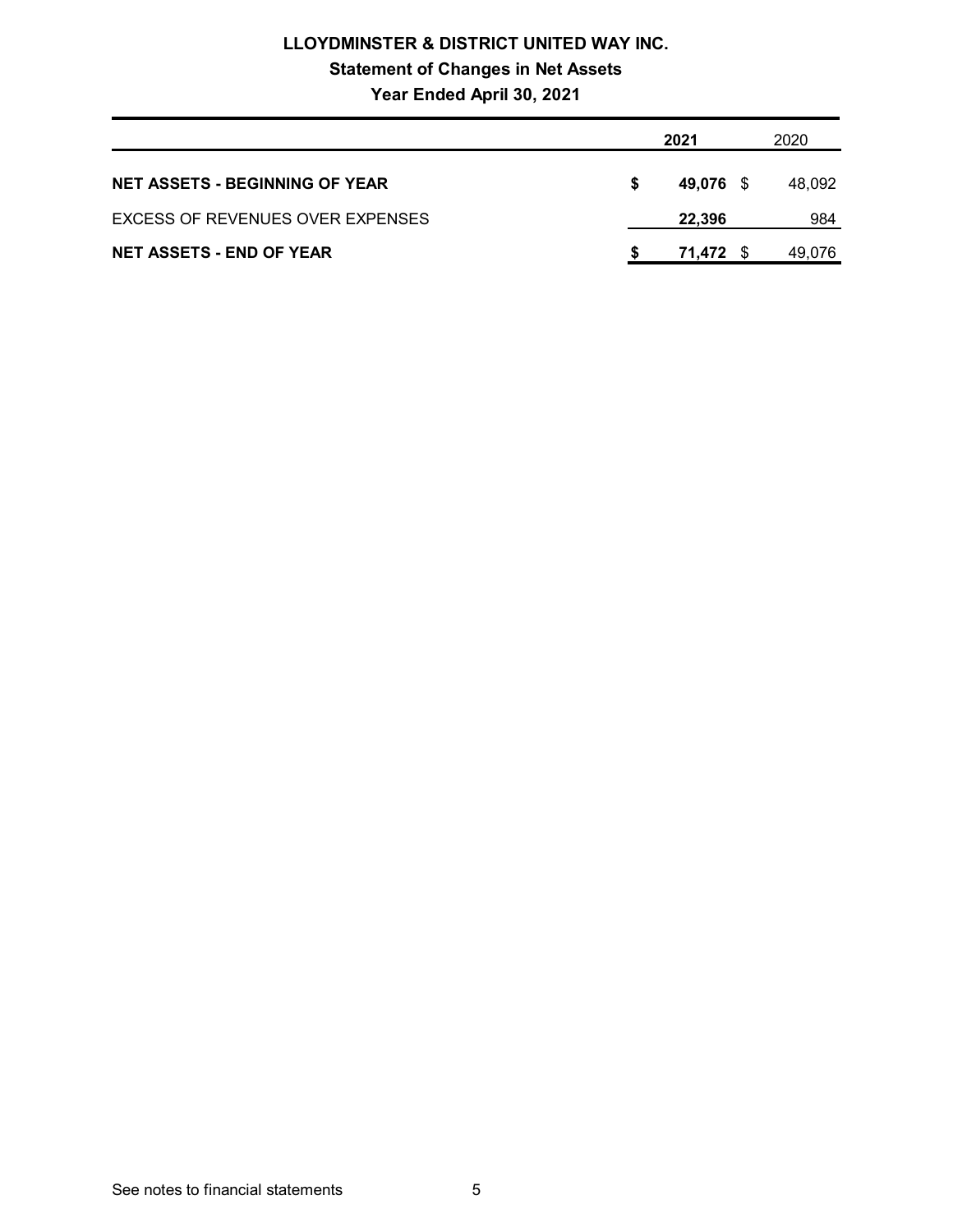## **Statement of Cash Flows**

|                                                                                                                                                                                                                                           | 2021 |                                                                     | 2020                                     |  |
|-------------------------------------------------------------------------------------------------------------------------------------------------------------------------------------------------------------------------------------------|------|---------------------------------------------------------------------|------------------------------------------|--|
| <b>OPERATING ACTIVITIES</b><br>Excess of revenues over expenses                                                                                                                                                                           | \$   | 22,396                                                              | \$<br>984                                |  |
| Changes in non-cash working capital:<br>Accounts receivable<br>Goods and services tax recoverable<br>Prepaid expenses<br>Accounts payable and accrued liabilities<br>Employee deductions payable<br>Allocation payable to member agencies |      | (88)<br>(80)<br>(832)<br>(1,755)<br>(327)<br>(24, 493)<br>(27, 575) | 23<br>1,757<br>(120)<br>30,493<br>32,153 |  |
| Cash flow (used by) from operating activities                                                                                                                                                                                             |      | (5, 179)                                                            | 33,137                                   |  |
| <b>INVESTING ACTIVITY</b><br>Increase in other assets<br>Cash flow used by investing activity                                                                                                                                             |      | (3)<br>(3)                                                          | (503)<br>(503)                           |  |
| (DECREASE) INCREASE IN CASH FLOW                                                                                                                                                                                                          |      | (5, 182)                                                            | 32,634                                   |  |
| Cash - beginning of year                                                                                                                                                                                                                  |      | 80,778                                                              | 48,144                                   |  |
| <b>CASH - END OF YEAR</b>                                                                                                                                                                                                                 | \$   | 75,596                                                              | \$<br>80,778                             |  |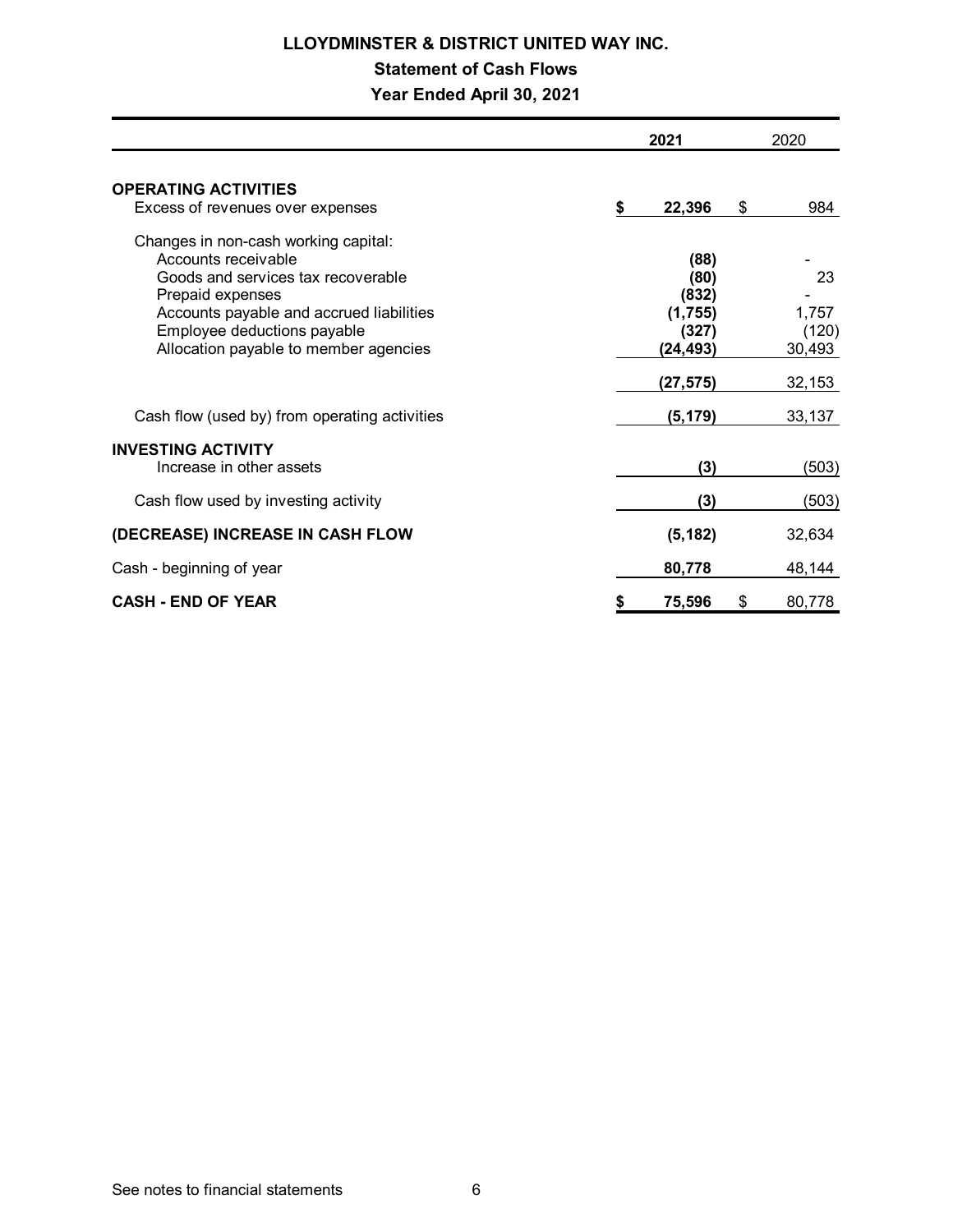### **1. PURPOSE OF THE ORGANIZATION**

Lloydminster & District United Way Inc. (the "organization") is incorporated under the Non-profit Corporations Act of Saskatchewan. The organization enables all citizens to join in a community wide effort to raise sufficient funds to assist member agencies to deliver programs and services. As a registered charity the organization is exempt from the payment of income tax under Section 149(1) of the Canadian Income Tax Act.

### **2. BASIS OF PRESENTATION**

The financial statements were prepared in accordance with Canadian accounting standards for notfor-profit organizations (ASNFPO).

### **3. SUMMARY OF ACCOUNTING INFORMATION**

### Financial instruments policy

Financial instruments are recorded at fair value when acquired or issued. In subsequent periods, financial assets with actively traded markets are reported at fair value, with any unrealized gains and losses reported in income. All other financial instruments are reported at amortized cost, and tested for impairment at each reporting date. Transaction costs on the acquisition, sale, or issue of financial instruments are expensed when incurred.

### Cash and cash equivalents

Cash includes cash and cash equivalents. Cash is defined as cash on hand and cash on deposit, net of cheques issued and outstanding at the reporting date. Cash equivalents are investments in treasury bills and are valued at cost plus accrued interest. The carrying amounts approximate fair value because they have maturities at the date of purchase of less than ninety days.

#### Revenue recognition

Lloydminster & District United Way Inc. follows the deferral method of accounting for contributions.

Donations and funds transferred from other United Way's are recognized as income upon receipt.

COVID relief funding, fundraising, grants, and interest earned are recorded as income in the period in which they are earned or in the period in which the related expenses are incurred.

#### Capital assets

In accordance with Canadian accounting standards for not-for-profit organizations with average revenue of less than \$500,000, the Organization has chosen to expense capital assets. The amount of assets expenses in the current period, if any, is disclosed in the account - capital asset purchases.

Contributed capital assets are recorded as revenue and expensed at their fair market value at the date of the contribution.

*(continues)*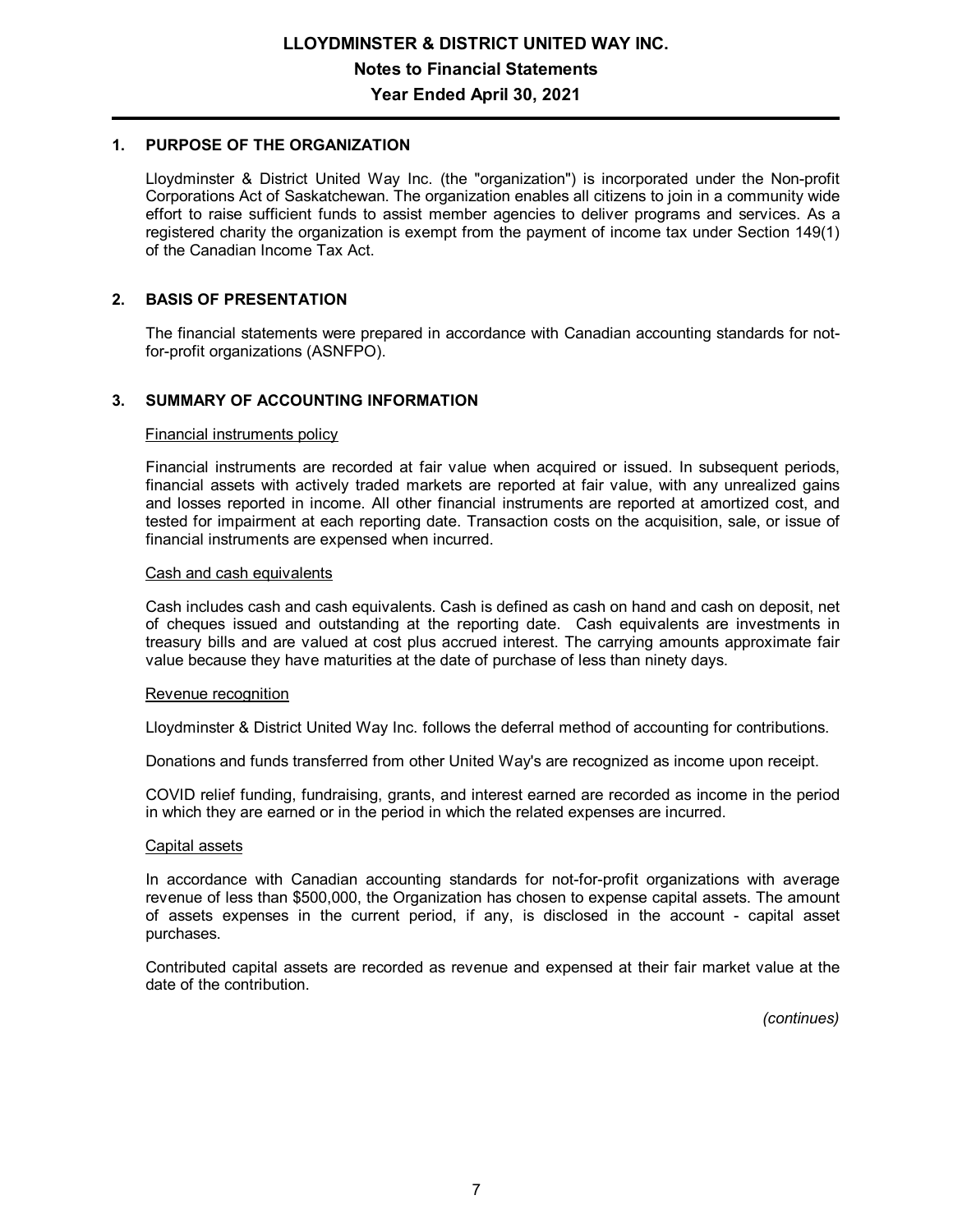### **3. SUMMARY OF ACCOUNTING INFORMATION** *(continued)*

#### Contributed materials and services

The operations of the Organization depend on both the contribution of time by volunteers and donated materials from various sources. The fair value of donated materials and services cannot be reasonably determined and are therefore not reflected in these financial statements.

Donated materials are not recognized in the financial statements unless the amount is significant, the materials would normally be purchased for operations and the fair market value is reasonably determined.

#### **4. OTHER ASSETS**

|                                                                   | 2021       | 2020       |
|-------------------------------------------------------------------|------------|------------|
| Damage Deposit on lease<br>Servus Credit Union - Patronage equity | 500<br>101 | 500<br>101 |
|                                                                   | 601        | 601        |

#### **5. COMMITMENTS**

The Organization leases a premise under a long term lease that expires on February 28, 2023. Under the lease, the Organization is required to pay a base rent plus fixed amount of internet of \$550 plus GST per month. Future minimum lease payments as at year end are as follows:

| 2022<br>2023 | S       | 6,600<br>5,500 |
|--------------|---------|----------------|
|              | ጦ<br>ъĐ | 12,100         |

The Organization has a commitment to allocate a portion of their net fundraising activities to associated beneficiaries, special requests and programs. The amount is based on the board of directors decision.

### **6. RELATED PARTY TRANSACTIONS**

The following is a summary of the Organization's related party transactions:

|                                                                            |  | 2021  | 2020 |       |
|----------------------------------------------------------------------------|--|-------|------|-------|
| United Way Centraides<br>National Office<br>License, memberships, and fees |  | 3.000 |      | 3,000 |
|                                                                            |  | 3.000 |      | 3,000 |

These transactions are in the normal course of operations and are measured at the exchange amount, which is the amount of consideration established and agreed to by the related parties.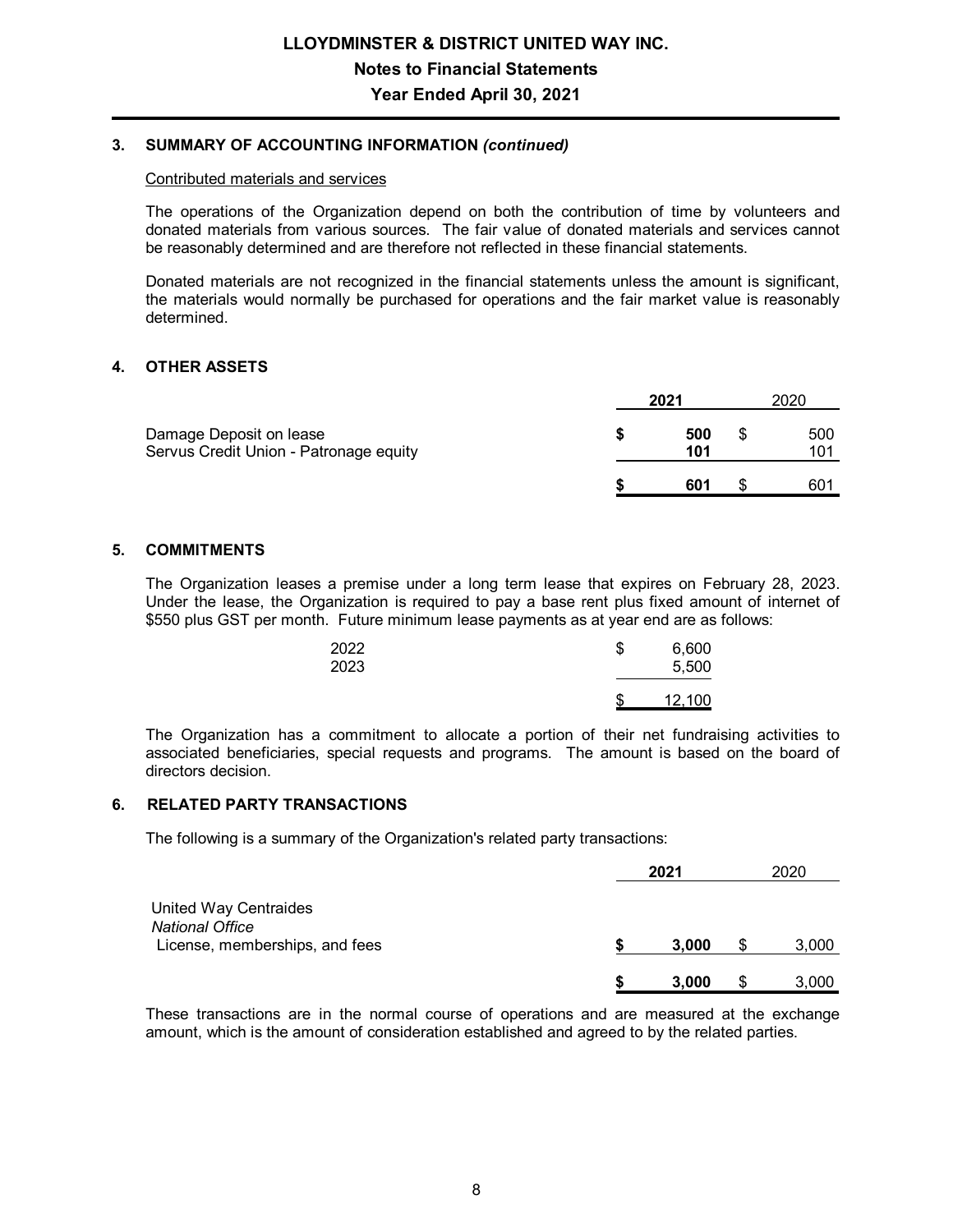### **7. FINANCIAL INSTRUMENTS**

The Organization's financial instruments consist of cash, other asset, accounts payable and accrued liabilities, and commitments. Unless otherwise noted, it is management's opinion that the Organization is not exposed to significant liquidity, credit, market, or other price risks arising from these financial instruments. Market risk includes interest rate risk, currency risk and other price risk.